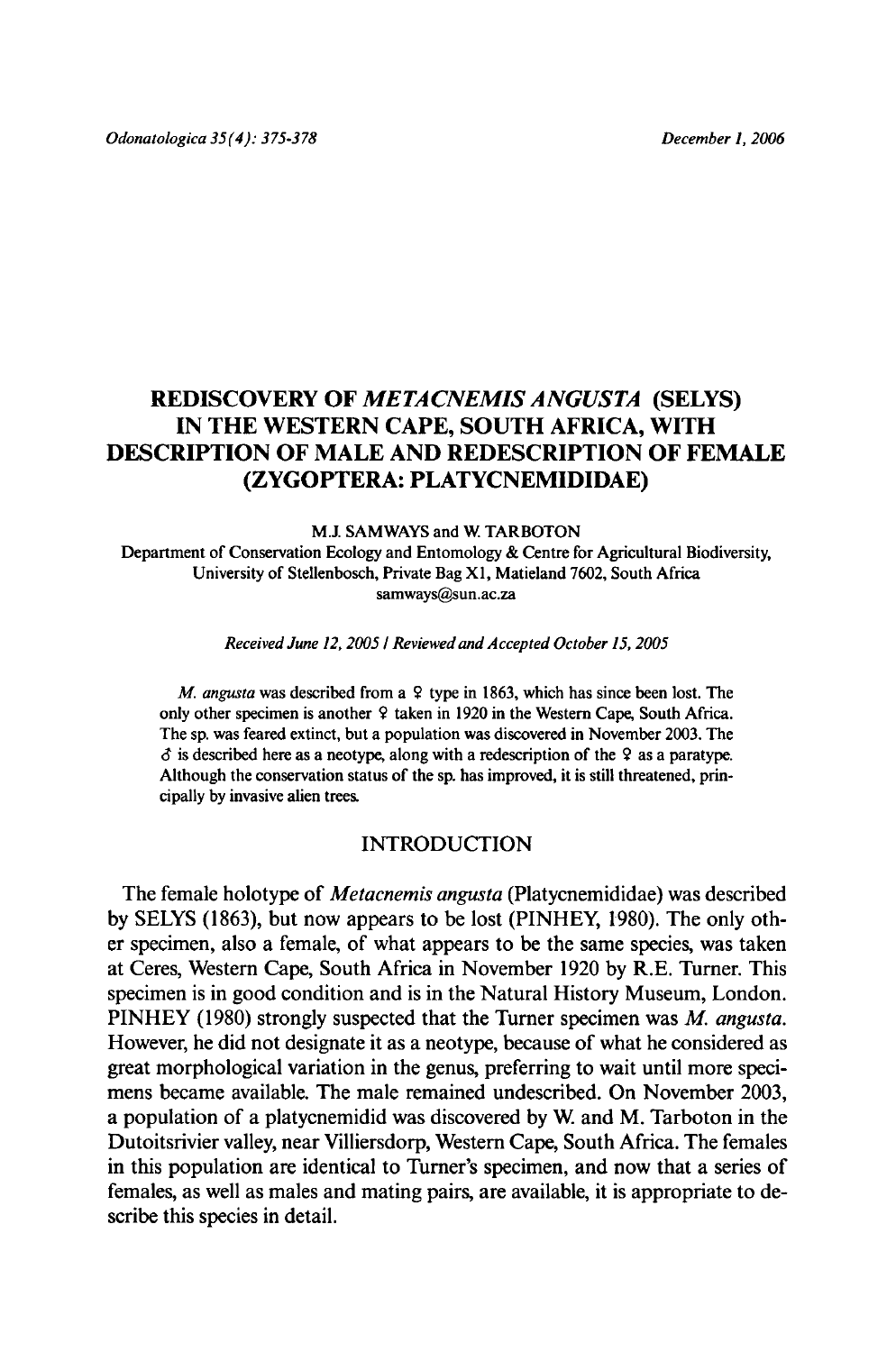## METACNEMIS ANGUSTA SELYS, 1863 Figures 1-9

M a t e r i a  $l$ . - Neotype  $\delta$ : SOUTH AFRICA: Western Cape Province, Dutoitsrivier, near Villiersdorp 380 m a.s.l. 33°57'S, 19°10'E. 25-XI-2003 (M.J. Samways); paratype 9, in copula. Both held in same envelope. Photographedin situ. Lodged at Iziko Museums of Cape Town. Additional material (6  $\delta$ , 6  $\Omega$ ), same data, and Coll. W. Tarboton (15-XI-2003). Paratypes (1  $\delta$ , 1  $\Omega$ ) lodged at Natural History Museum, London. Remaining paratypes at Department of Conservation Ecology and Entomology,University of Stellenbosch. No specimens acetone-treated. All colours are those in life.



Figs 1-9. Metacnemis angusta, male neotype (Figs 1-7) and fe male paratype (Figs 8-9): (1) head from above;  $-$  (2) synthorax, left side;  $-$  (3) pterostigma, right forewing;  $-$  (4) abdo men, segments 8, 9 and 10 from above, with colour patterning:  $-$  (5) appendages, left side;  $-$  (6) idem, from above;  $-$  (7) tip of prophallus;  $-$  (8) synthorax, left side;  $-$  (9) abdomen, segments 8, 9 and <sup>10</sup> from above, with colour patterning.

MALE (Neotype). - General appearance: greyish blue to dark blue and black head and thorax, abdomen black with bright greyish blue tip. Superficially like <sup>a</sup> Pseudagrion sp.

Head.-Labium buff. Labrum bright-greyish-blue. Genae greyish blue. Anteclypeus and postclypeus dull black. Postclypeus with long, black setae, curved at their tips (Pig. 1). Frontal band greyish blue, but blackish along margin with postclypeus. Vertex bright greyish blue with <sup>a</sup> strong matt black, forked marking (Fig. 1). Eyes blackish above, greyish buff below.

Thorax. - Prothorax above black, with buffish, greyish patches on lower half of sides. Dorsum of synthorax dull black (Fig. 2). Antehumeral stripe wide and distinctive, greyish blue. Mesepimeron dorsally with <sup>a</sup> wide, black stripe running anteriorly to mesinfraepisternum. Metapleural suture bordered in black against a buff-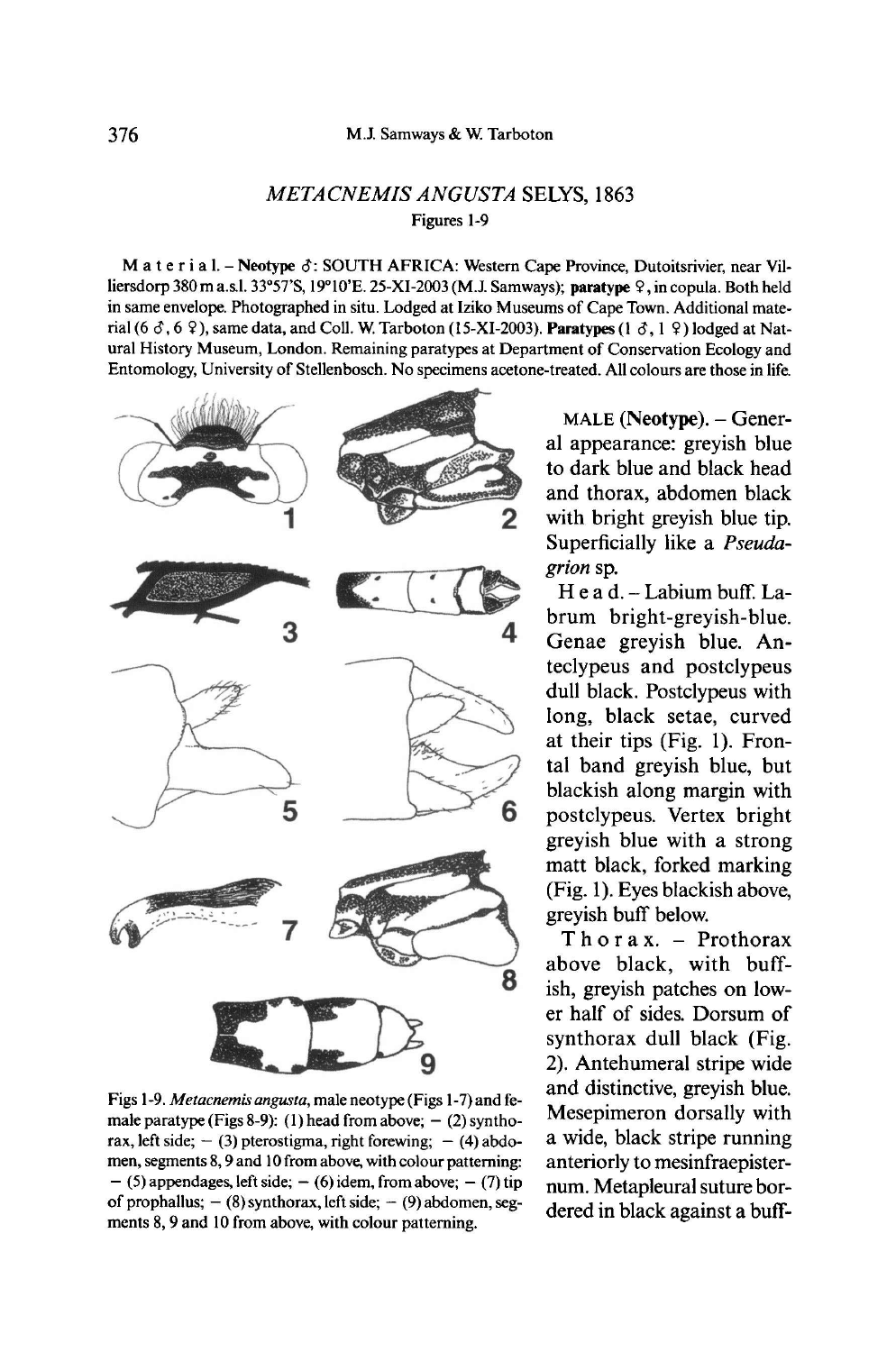ish, greyish blue background. Interalar area black with greyish blue spots. Wings clear. Arculus coincident with, or very slightly distal to,  $2<sup>nd</sup>$  antenodal crossvein. Pterostigma, as in Fig. 3, dark reddish brown with fine, pale brown margin posteriorly and distally. Interior dimensions of pterostigma almost four times longer than wide. Legs black, with fine, buffish or bluish speckles on trochanters and poximal ends of femur.

Abdomen.- Greyish black, withsegments 1-2 slightly bluish, last two-thirds of segment 8, segment <sup>9</sup> and segment <sup>10</sup> pale greyish blueabove. Segments <sup>8</sup> and 9 each with two black dots dorsally (Fig. 4). Superior appendages short, pointed, greyish black and divergent (Figs. 5,6). Inferior appendages long, pointed, fordpate, blackish but greyish on the interior edges (Figs 5,6). Tip of prophallus forklike, without terminal flagella (Fig. 7). Body overall not pruinose, but black areas all have a greyish tinge, the light hue of which appears to liewithin the cuticle.

Measurements (in mm ). -Total length (incl. apps) 29-30, abdomen (incl. apps) 22-22.5, hindwing 15.5-16.

FEMALE (Paratype). - General appearance: very similar in size and general col our to male, but stouter.

H e a d. – Almost identical to male, although blue areas can become almost whitish, especially frontal area. Eyes browner than male.

Thorax. – Very similar to male, although pale areas more extensive (Fig. 8). Humeral stripe generally greyish blue, although can be whitish. Wings and pterostigma very similar to male, although wings can be slightly fumose.

A b d o m e n. – Dorsal, black area not as extensive as in male. Small, bright, pale blue saddle on segment 1. Pale tip of abdomen far less extensive than in male, and with very irregular edges compared to male(Fig. 9).

HABITAT AND BEHAVIOUR. - Habitat is pools in river braids, with bushy fynbos margins and floating leaves of the water plant *Aponogeton distachyus*. Male moves across the water, close to the surface, regularly landing to perch lengthwise, often horizontally along twigs or stems of reeds or grasses. Females often among males over the water, but sometimes in bushes or among tall grass some metres from the water.

### **DISCUSSION**

#### TAXONOMY

The specimens described here are all from one population, thus the malematches the female. The females are identical to the Turner specimen, and therefore it is appropriate to designate it a paratype, along with the other females. Now that the male is known, one specimen is designated the neotype. These specimens all match Selys' description, including banded vertex, banded synthorax, very pointed pterostigma and the abdominal patterning. The only difference is that